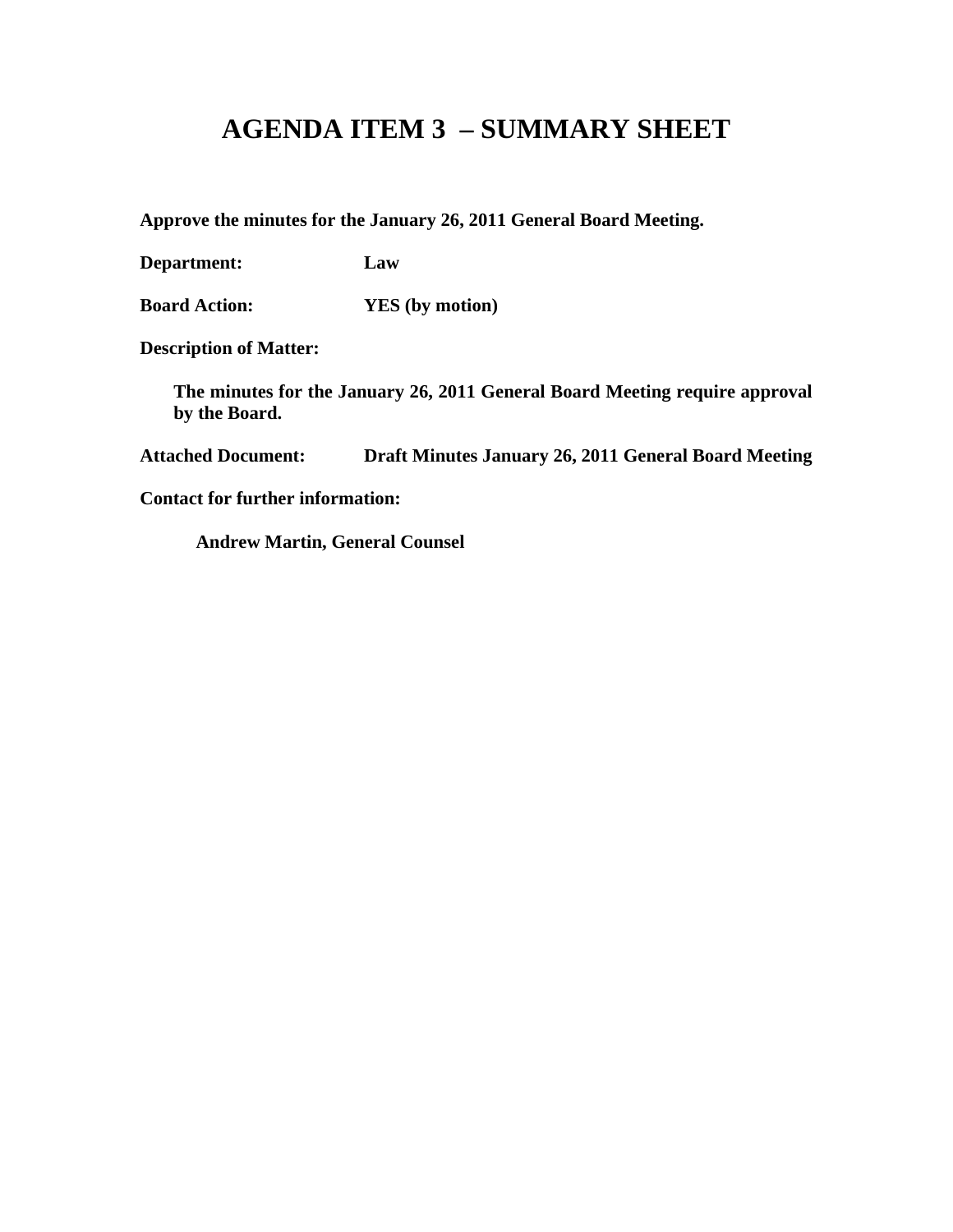## **MINUTES FOR General Meeting of the Board of Directors of the CENTRAL TEXAS REGIONAL MOBILITY AUTHORITY**

## **Wednesday, January 26, 2011 9:30 A.M.**

## **1. Welcome and Opening Remarks by Chairman Ray A. Wilkerson**

The meeting was held at 301 Congress Avenue, Seminar Room 360, Austin, Texas. Notice of the meeting was posted on January 20, 2011 at the County Courthouses of Williamson and Travis Counties, with the Secretary of State, on the CTRMA Website and the offices of CTRMA.

Chairman Wilkerson opened the meeting at 9:33 a.m. and called the roll. Board Members present at the time the meeting was called to order were Chairman Ray Wilkerson, Vice-Chairman Jim Mills, Mr. Henry Gilmore, Ms. Nikelle Meade, Mr. David Singleton and Mr. Bob Bennett. Mr. Charles Heimsath joined the dais at 9:36.

## **2. Open Comment Period**

No public comments were offered.

# **3. Approval of Minutes of December 8, 2010 General Board Meeting**

Chairman Ray Wilkerson presented the minutes from the December 8, 2010 for review by the Board. Mr. Jim Mills moved for approval of the minutes. Mr. Henry Gilmore seconded the motion. The motion carried unanimously 6-0, and the minutes for the December 8, 2010 General Board Meeting were approved as drafted.

# **4. Quarterly briefing on the Manor Expressway Direct Connectors at US 183 Project.**

Mr. Eric Ploch, Project Manager with PBS&J, gave a brief overview of the project status. The construction of the Manor Expressway Direct Connectors at US 183 continues to progress. W.W. Webber and their subcontractors maintain focus on the substructure elements of the direct connector structures, including drilled shafts, footings, columns, column capitals, and bent caps. These efforts will be transitioning into superstructure construction with the setting of beams in mid to late January 2011.

The project created 215 jobs during the reporting month of December 2010. This number of jobs created includes the construction personnel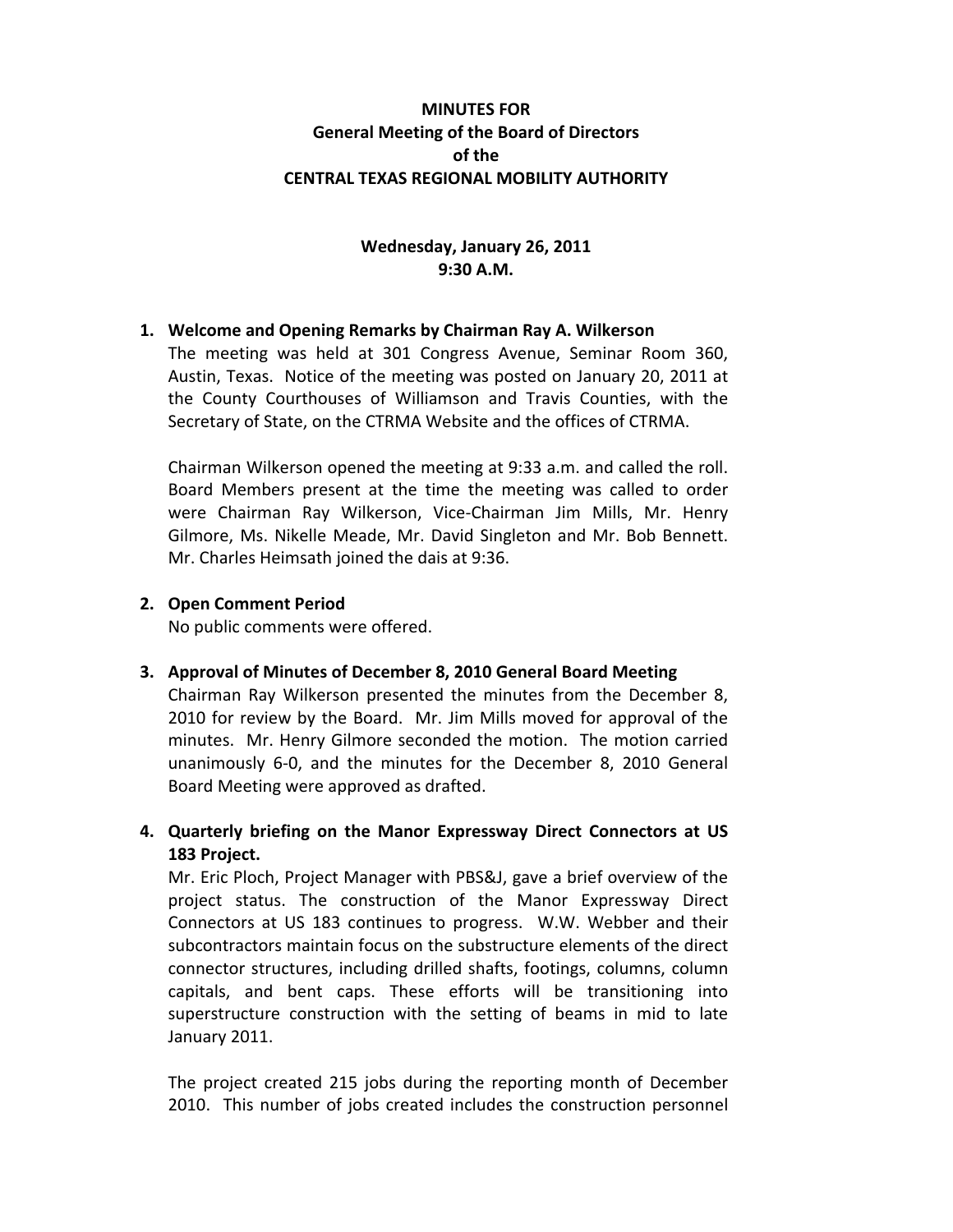and their subcontractors, construction management staff including inspectors and sub-consultants, design support staff and the general engineering consultant staff.

**5. Discussion and possible action on a project development agreement with the Texas Department of Transportation for the Manor Expressway Project.**

Mr. Brian Cassidy, CTRMA outside Legal Counsel, presented this item. On September 30, 2010, the Texas Transportation Commission approved CTRMA's application for a Toll Equity Grant in the amount of \$126.7 million in financial assistance from TxDOT to fund construction costs for the Manor Expressway.

The goal of the Manor Expressway project is to effectively respond to increased transportation demands while enhancing mobility and improving safety within the US 290 East corridor.

Mr. Jim Mills moved to approve Resolution 11-001. Ms. Nikelle Meade seconded the motion. The motion carried unanimously 7-0, and the resolution to enter into a financial assistance agreement with TxDOT was approved as drafted.

**6. Discussion and possible action on a project development agreement with the Texas Department of Transportation for the Manor Expressway**

Mr. Brian Cassidy presented this item. The project development agreement ("PDA") for the 290 East Toll Project establishes terms and conditions of the CTRMA/TxDOT relationship for the development, design, construction, operation, and maintenance of the Manor Expressway. On Thursday, January 27, 2011, the Texas Transportation Commission is scheduled to consider authorizing the Executive Director of TxDOT to execute the 290 PDA with Central Texas Regional Mobility Authority.

Mr. Charles Heimsath moved for approval of Resolution 11-002. Mr. Henry Gilmore seconded the motion. The motion carried unanimously 7- 0, and the resolution to authorize the Executive Director of TxDOT to execute the proposed 290 PDA with CTRMA was approved as drafted.

**7. Discussion and possible action on a financial assistance agreement with the Texas Department of Transportation for multiple CTRMA projects** Mr. Brian Cassidy presented this item. In July 2010, CTRMA submitted a request for financial assistance to be used for development costs associated with the projects, including, but not limited to, preparation of environmental documents, traffic and revenue estimates, preliminary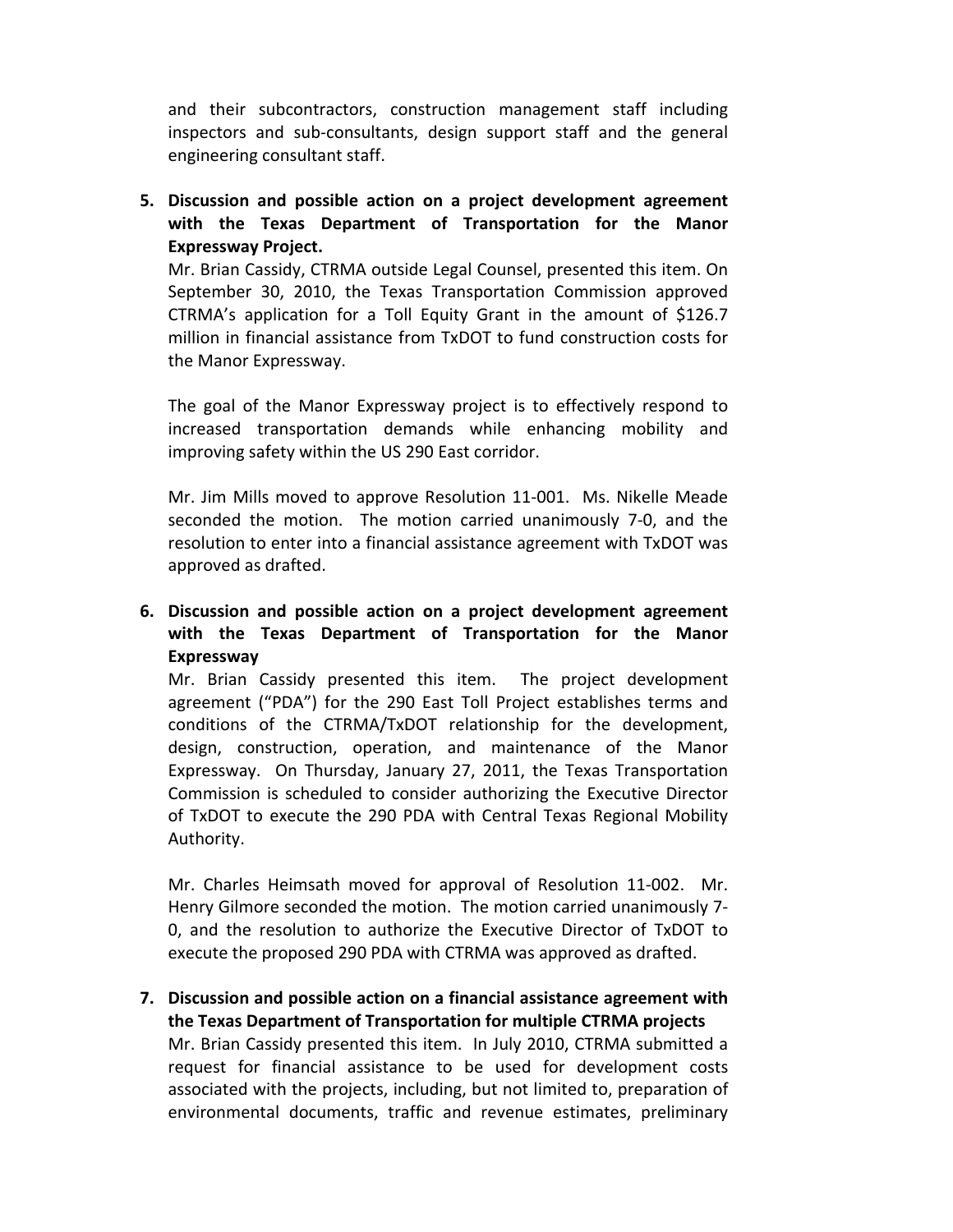engineering studies, general engineering support, procurement support, legal support, railroad coordination, and TxDOT coordination.

On September 30, 2010, the Texas Transportation Commission gave final approval of CTRMA's application for a Toll Equity Grant for TxDOT to provide \$27 million in financial assistance for development of the MoPac Improvement Project; Manor Expressway; 183 South Project; 290 West/71 West Project; SH 45 SW Project.

Mr. Charles Heimsath moved for approval of Resolution 11-003. Mr. David Singleton seconded the motion. The motion carried unanimously 7-0, and the resolution to enter into a financial assistance agreement with TxDOT was approved as drafted.

#### **8. Quarterly briefing on the 183A Phase II Project**

Ms. Heather Reavey of HNTB presented this item. She gave a brief presentation documenting the second phase of the 183A Turnpike Project construction from October 1, 2010 to December 31, 2010. This project is a northern extension of the existing 183A toll road facility and is being constructed by the Mobility Authority. The project is funded entirely from toll revenue bonds.

With over a third of the work finished, the construction of the 183A Phase II Project continues on its two year timeline to complete approximately 5.1 miles of tolled mainlanes, 26 bridges, and the necessary toll collection systems.

The first mainlane bridge beams were placed at the bridges over New Hope Drive and Block House Creek. She stated that this is a significant milestone for the construction of the 183A Phase II Project.

# **9. Discussion and possible action on Work Order No. 5 under the April 27, 2005 contract with Telvent USA Corporation for toll system implementation on the 183A Extension.**

Mr. Wesley M. Burford, P.E., CTRMA Director of Engineering, presented this item. On April 27, 2005, CTRMA entered into a contract with Caseta Technologies, Inc., now Telvent USA Corporation, for the design, procurement, and installation of a toll collection system on the Authority's turnpike system. The contract was structured with the base contract, anticipating the phased implementation of the Toll Collection Systems for the seven toll road segments through series of separate Work Authorizations as the individual projects developed.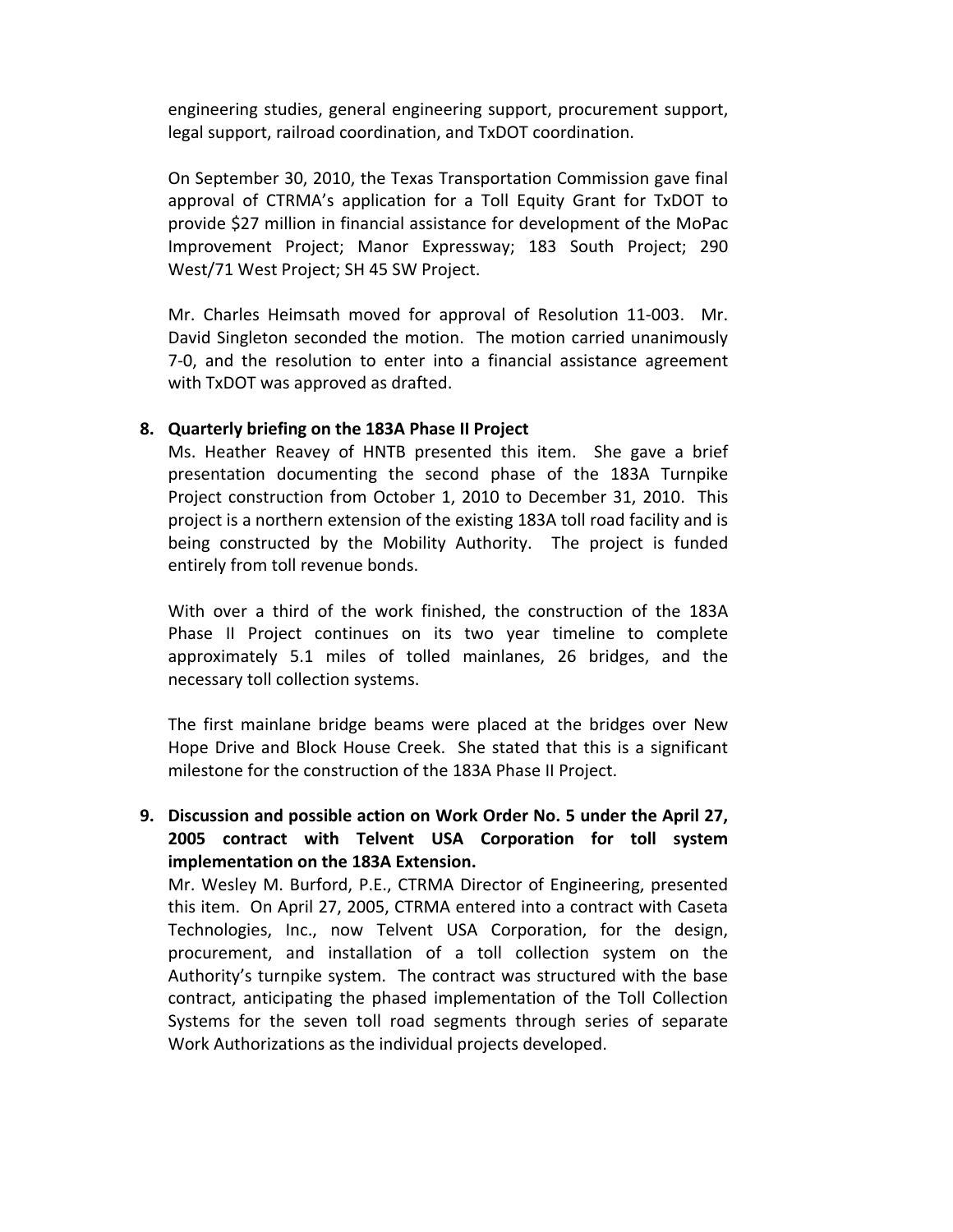Work Authorization No. 5 provides for the design, procurement, installation, and testing of the complete and working toll collection system for the 183A Phase II Project.

The associated cost is \$3,365,536 and is funded through bond sales for the 183A Phase II Project.

Mr. David Singleton moved for approval of Resolution 11-004. Mr. Henry Gilmore seconded the motion. The motion carried unanimously 7-0, and the resolution to execute Work Authorization No. 5 with Telvent USA Corporation was approved as drafted.

## **10. Discussion and possible action on procurement of landscape maintenance services for the 183A Turnpike**

Mr. Wesley M. Burford presented this item. The current landscape maintenance contract was executed on January 8, 2009. A Change Order No. 3 to the contract was effective December 18, 2009, extending the term of the contract for an additional year through December 31, 2010.

The current contract has expired and it is necessary to make provisions for continuation of landscape maintenance services of the landscaped areas along the 183A Turnpike corridor. Solicitation of a separate contract for landscape maintenance services offers an opportunity for local contractors to become involved with the Mobility Authority.

Ms. Nikelle Meade moved for approval of Resolution 11-005. Mr. Charles Heimsath seconded the motion. The motion carried unanimously 7-0, and the resolution to request proposals for landscape maintenance contract services was approved as drafted.

# **11. Discussion and possible action on an agreement with the Texas Department of Transportation to provide maintenance at the 183A Toll Plaza and a courtesy patrol on the 183A Turnpike**

Mr. Wesley M. Burford presented this item. TxDOT has provided CTRMA with courtesy patrols on 183A and janitorial and other maintenance for the toll plaza facilities through an interlocal agreement in place since the 183A Turnpike was opened. That interlocal agreement expired December 31, 2010, but was extended through January 31, 2011.

This interlocal agreement will be extended on terms agreed to with TxDOT and as beneficial and cost effective to CTRMA, up to a maximum amount of \$208,362.33 through December 31, 2011.

Mr. Bob Bennett moved for approval of Resolution 11—006. Ms. Nikelle Meade seconded the motion. The motion carried unanimously 7-0, and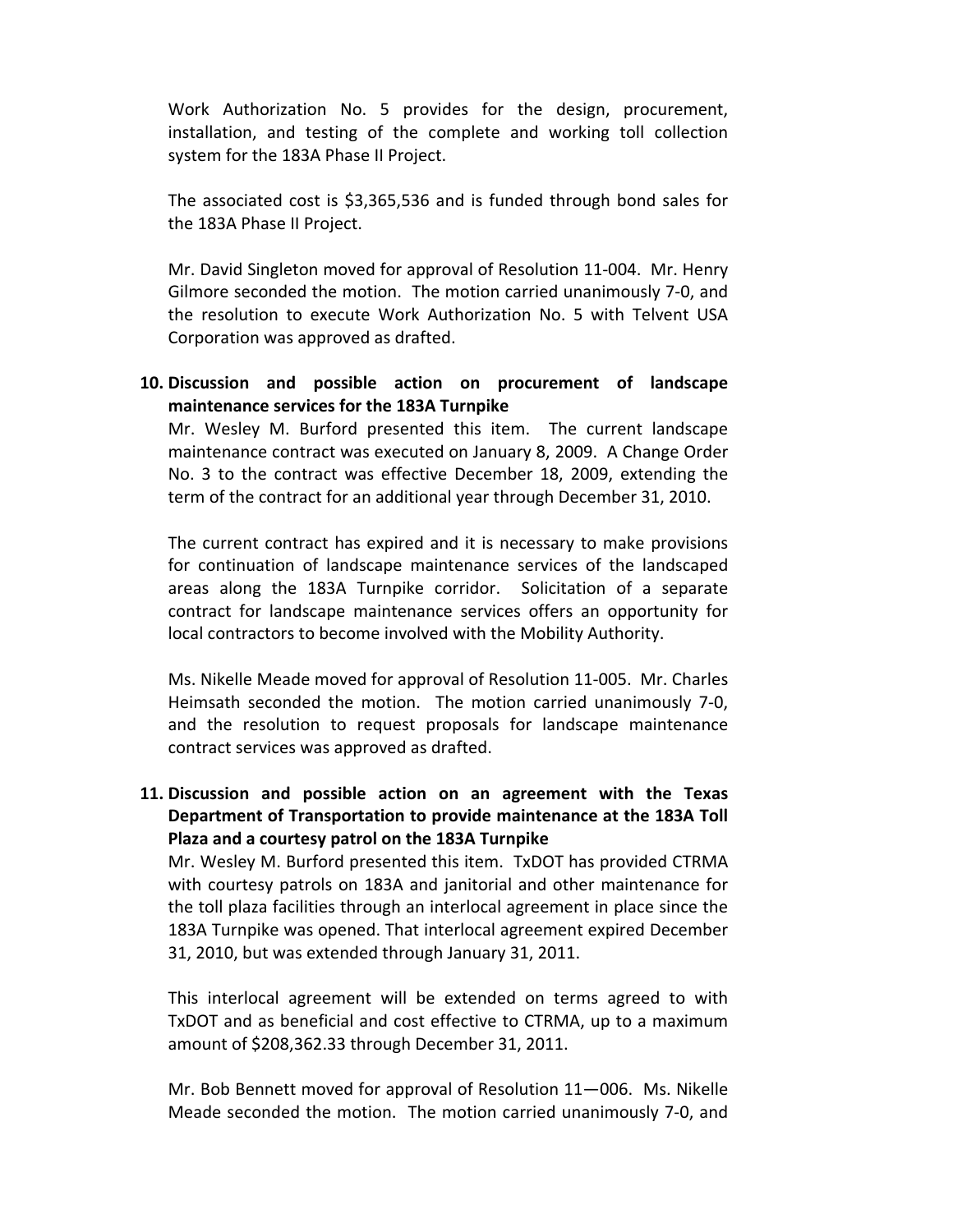the resolution to provide courtesy patrols on 183A and other maintenance for the toll plaza was approved as drafted.

# **12. Discussion and possible action on an agreement with the Texas Department of Transportation, North Texas Tollway Authority, and Harris County for maintenance of the Interoperable Toll Transaction HUB**

Mr. Mario Espinoza, CTRMA Deputy Executive Director, presented this item. An interlocal agreement between CTRMA, TxDOT, NTTA, and HCTRA provides that NTTA will perform preventive, predictive, corrective, and emergency maintenance service on the software and databases that comprise the IOPHub. That ILA expired December 31, 2010 and this amendment extends the agreement until January 15, 2012, at the same \$70,000 total annual contract cost as was established under the prior agreement. The Mobility Authority's share is \$17,500.

Mr. Charles Heimsath moved for approval of Resolution 11-007. Mr. Henry Gilmore seconded the motion. The motion carried unanimously 7- 0, and the resolution to execute an extension of the Interlocal Agreement with TxDOT, NTTA, and Harris County for maintenance of the Interoperable Toll Transaction HUB.

## **13. Discussion and possible action to accept the monthly financial report for November 2010.**

Mr. Mario Espinoza presented this item. The financial information was included in the Board packet. The December 2010 and the January 2011 financial reports will be presented at the February 23, 2011 General Board Meeting.

Mr. Jim Mills moved for approval of Resolution 11-008. Mr. Henry Gilmore seconded the motion. The motion carried unanimously 7-0, and the resolution to accept the November 2010 financial report was approved as drafted.

# **14. Discussion and possible action on an agreement with the Texas Transportation Institute (TTI) for technical support on the MoPac Improvement Project.**

Mr. Wesley M. Burford presented this item. The Texas Transportation Institute (TTI) will assist the Mobility Authority in connection with the development of the MoPac Improvement Project by providing a series of technical support activities requested by CTRMA. These activities may include a third-party review of micro-simulation traffic modeling performed by Mobility Authority consultants; support development of special signing and traffic control devices; assisting CTRMA with outreach and education efforts through the development and support of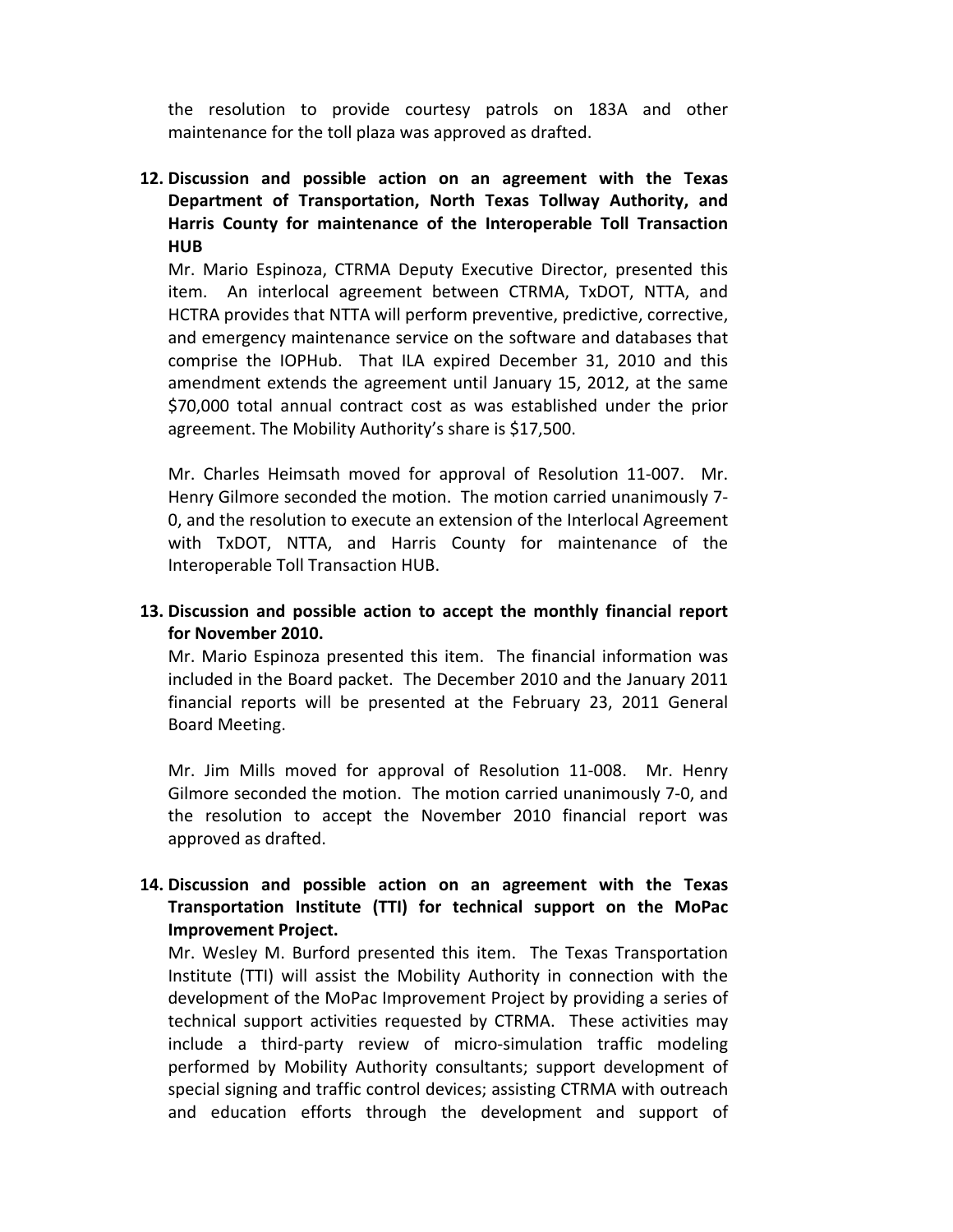information workshops; and providing technical expertise and transfer of research results on topics as needs arise.

The Mobility Authority staff will give the Board quarterly project updates. The associated cost is \$177,000.

Mr. Charles Heimsath moved for approval of Resolution 11-009. Mr. Bob Bennett seconded the motion. The motion carried unanimously 7-0, and the resolution to authorize execution of a contract with Texas Transportation Institute (TTI) for technical support for the MoPac Improvement Project was approved as drafted.

**15. Discussion and possible action to request Williamson County to create a magistrate position devoted primarily to cases alleging nonpayment of tolls and associated administrative fees by users of toll roads in Williamson County.**

Mr. Andrew Martin, CTRMA General Counsel, presented this item. CTRMA's ability to prosecute complaints against non-paying users of the 183A Turnpike is restricted by the limited judicial and administrative resources available in Williamson County Justice of the Peace Court for Precinct Two.

State law provides Williamson County Commissioners the authority to create a magistrate position to provide additional resources to Judge Staudt and her staff to assist with prosecutions and hearings for misdemeanor cases. The recommended action allows Mobility Authority staff to enter into discussions with Williamson County regarding creation of such magistrate position. Implementation and any related financial support or commitment will require future Board action.

Mr. Jim Mills moved for approval of Resolution 11-010. Mr. Charles Heimsath seconded the motion. The motion carried unanimously 7-0, and the resolution to allow discussions regarding the creation of a magistrate position was approved as drafted.

## **16. Discussion and possible action to consider revisions to the legislative program for the 82nd Texas Legislature.**

Mr. Mike Heiligenstein stated that there were no recommended changes to the legislative program for the 82<sup>nd</sup> Texas Legislature at this time.

#### **17. Presentation of Executive Director's report**

Mr. Mike Heiligenstein, CTRMA Executive Director, presented this item. He introduced Mr. Tim Reilly, a nationally recognized toll industry veteran to succeed former Director Ron Fagan as Director of Operations. Mr. Reilly comes to the Mobility Authority from PBS&J where he served as a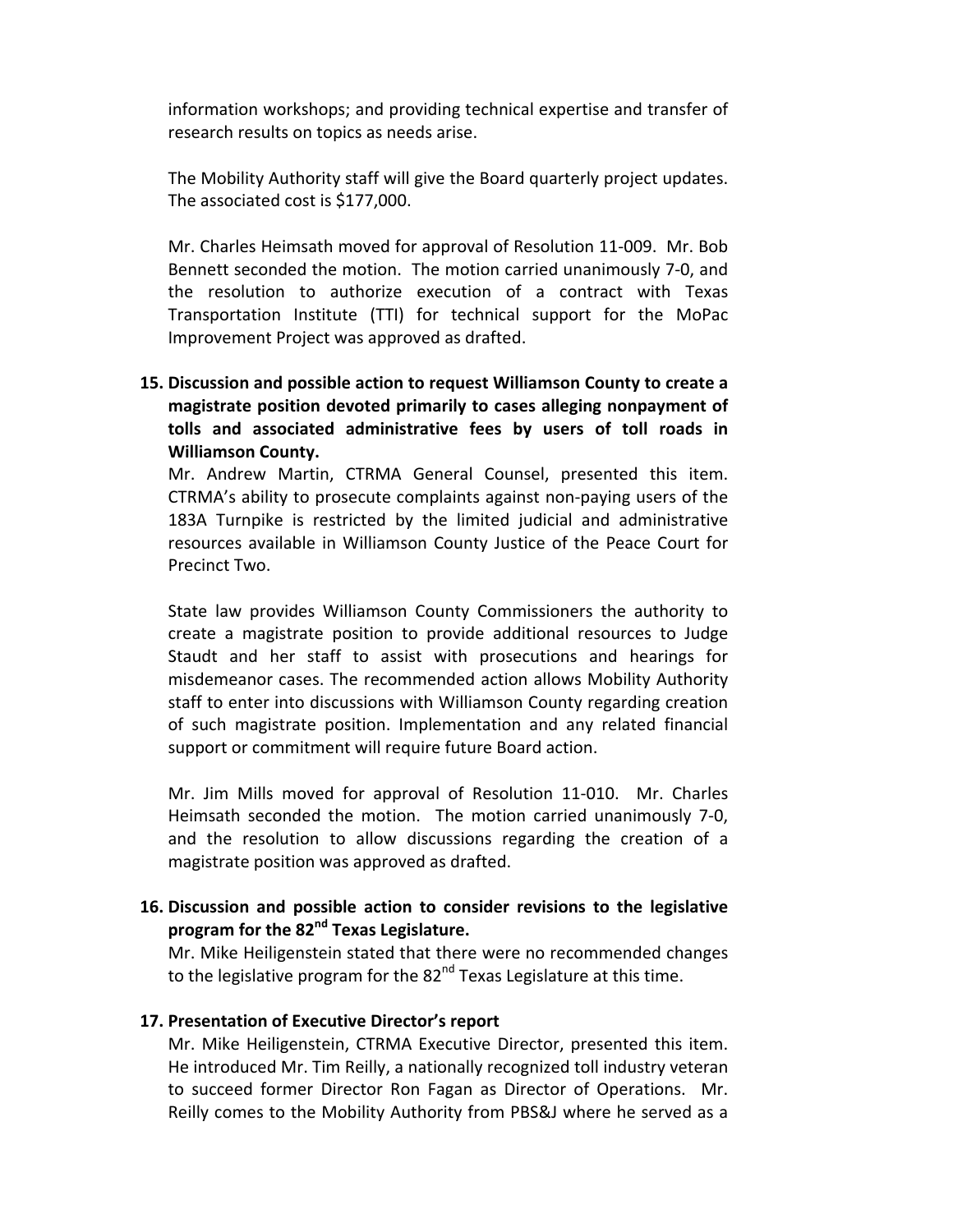Senior Toll Specialist. During his time at PBS&J, he worked on the Central Texas Turnpike System, and helped the North Texas Tollway Authority (NTTA) go cashless. Mr. Reilly's start date is February 7, 2011.

Mr. Heiligenstein also spoke about the CTRMA 2011 Annual Report. He stated that the Annual Report addresses how the Mobility Authority contributes to getting people back to work. Mr. Steve Pustelnyk, Director of Communications, stated that he was very proud of the Annual Report and thanked everyone who contributed to making the 2011 Annual Report a success.

Mr. Heiligenstein stated that HERO, a stimulus funded program, has responded to approximately 1,300 calls since program inception. Most of the calls are made directly to the HERO hotline while other calls are made through the emergency response system. HERO responds to various calls including mechanically stalled vehicles, customers needing gas, changing tires, and other minor repairs.

Work continues on the Design Build CDA procurement. Staff is working with the four shortlisted teams to ensure good responses. Detailed proposals are due on February 3, 2011, and staff is scheduled to make a presentation to the Board February 23<sup>rd</sup>.

#### **Executive Session Pursuant to Government Code, Chapter 551**

Chairman Wilkerson announced in open session at 10:38 a.m. that the Board would recess the open meeting and would then reconvene in an Executive Session to deliberate the following items:

- **18. Discussion of the acquisition of one or more parcels or interests in real property needed for the Manor Expressway Project and related legal issues, pursuant to §551.072 (Deliberation Regarding Real Property; Closed Meeting) and §551.071 (Consultation With Attorney; Closed Meeting).**
- **19. Discussion of legal issues relating to pending or contemplated litigation and any related settlement offer, pursuant to §551.071 (Consultation With Attorney; Closed Meeting).**
- **20. Discussion of legal issues relating to procurement and financing of CTRMA transportation projects, pursuant to Texas Government Code Section §551.071 (Consultation With Attorney; Closed Meeting).** At 11:15 a.m. Chairman Wilkerson announced that the Board had recessed from its Executive Session and would now reconvene its open meeting.